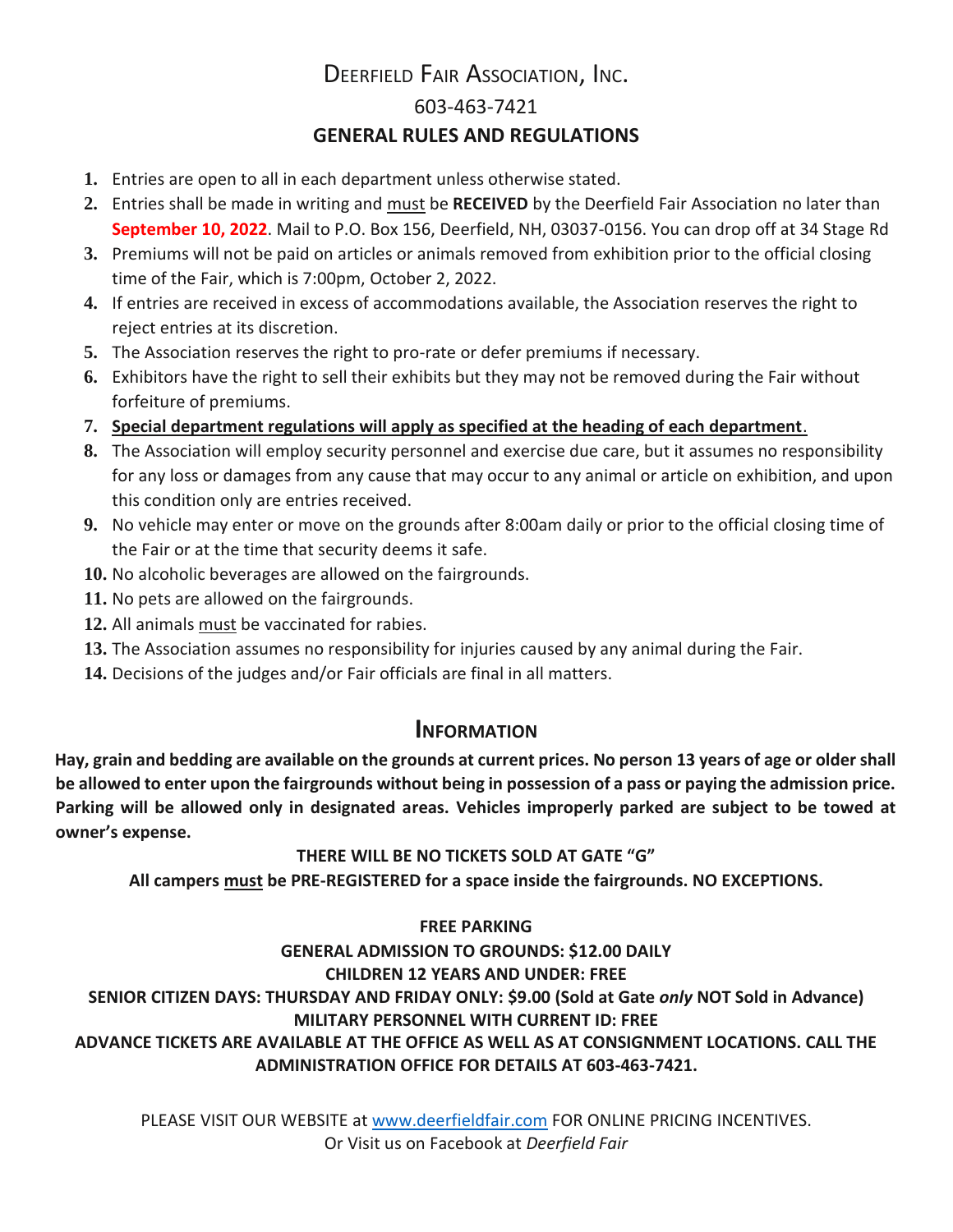# **COMMISSIONER OF AGRICULTURE AWARD FOR AGRICULTURAL EXCELLENCE**

## *Criteria*

- 1. Awards shall recognize exhibits which promote a better understanding of agricultural/rural life.
- 2. Awards may be given to individuals, farms, businesses or organizations.
- 3. Awards shall be given based upon assessment of the following:
	- a. Organization and neatness;
	- b. Ability to convey clear information or message;
	- c. Conformity to generally accepted practices such as animal cleanliness, proper preparation of produce, adherence to state or Federal grade and quality standards, etc.;
	- d. Clear identification of exhibitor name and home town;
	- e. Integration with overall goals of the individual fair;
	- f. Originality
- 4. Awards shall not be given to an exhibitor more than once in three years.
- 5. Awards shall be determined by judges appointed by the Commissioner of Agriculture, Markets and Food.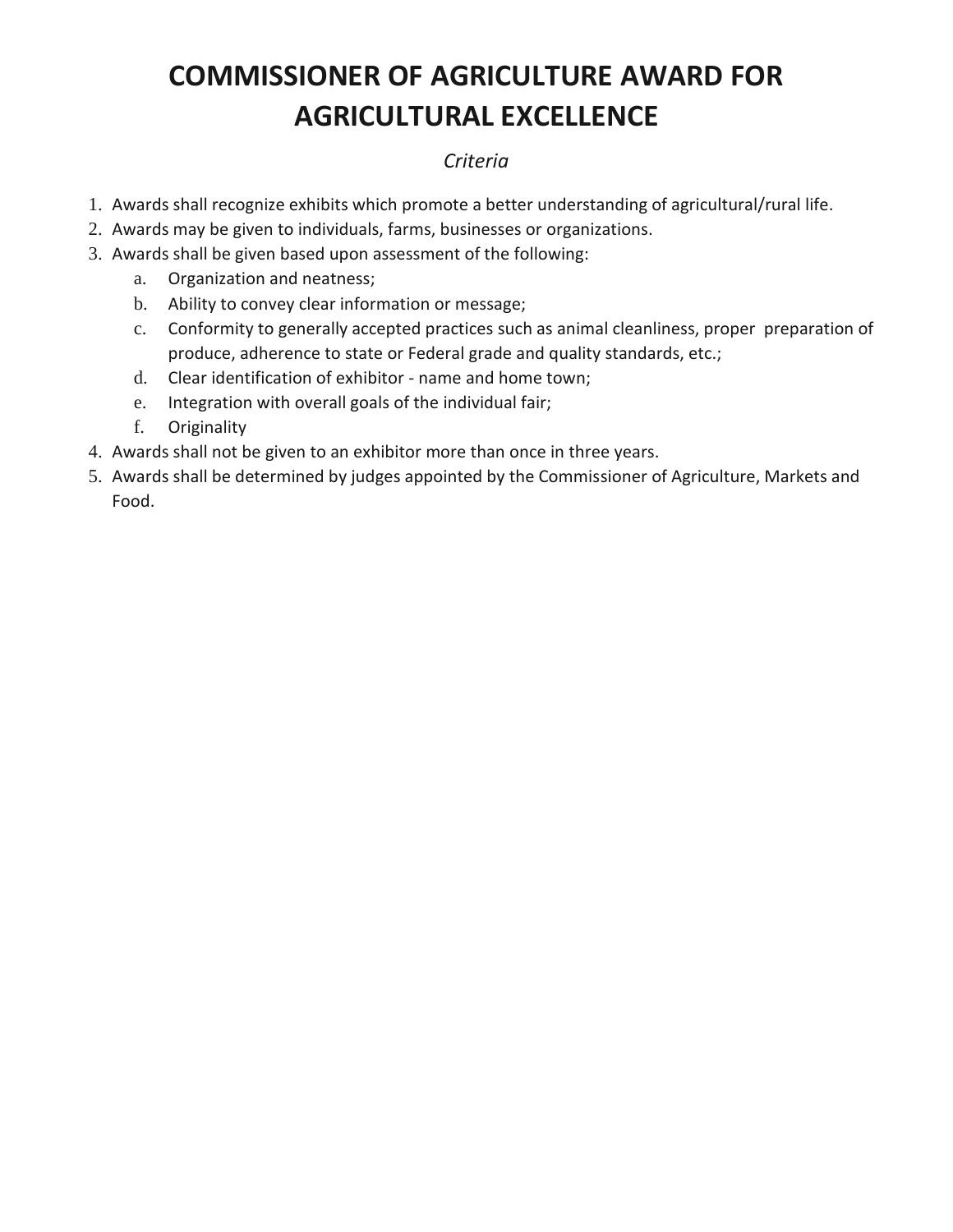## **DEPARTMENT Y**

## **WOODSMAN'S CONTEST**

#### RAY RACICOT, *Superintendent*, Auburn, NH, Tel. 483-5677

#### **Thursday, September 29, 2022 10:00am**

#### **Every person in your vehicle must be in possession of an admission ticket to come onto the fairgrounds. Reduced passes for competitors are available through your superintendent and may be purchased in advanced.**

- 1. Contestants should be familiar with the **GENERAL RULES** in the front of this section.
- 2. Contestants must be registered to compete. Registration forms will be available at 9:00am at the contest.
- 3. NO ONE WILL BE ALLOWED TO ENTER AFTER 10:00am.
- 4. Contestants will strive to project a professional atmosphere at all times. Any contestant who does not conduct himself in a sportsmanlike manner will automatically be disqualified from all events.
- 5. Contestants may not act as officials or judges.
- 6. Decisions of the judges will be final in any and all matters pertaining to the contest and its rules WITH A **BIG** EMPHASIS ON SAFETY.
- 7. No contestant may enter any event more than once.
- 8. Contestants are asked to remember that **YOU ARE RUNNING AGAINST THE CLOCK** therefore it is essential that **YOU KEEP GOING** at your top speed.
- 9. The specific rules of each event will be explained at the competitors meeting. ANY QUESTIONS WILL BE ANSWERED AT THIS TIME.
- 10. Wood used for the chainsaw and sawing events will be white pine cants. The number of cuts will be announced just prior to the event.
- 11. Chainsaws must be stock appearing and covers must be in place.
- 12.There are no limitations on modified chainsaws.
- 13.The **OFFICIAL AND FINAL** results of the competition will be announced directly after the event with the presentation of awards.
- 14.Chaps as well as ear and eye protection must be worn during chainsaw events.
- 15.NOT RESPONSIBLE FOR ITEMS LOST OR DAMAGED.

**I \_\_\_\_\_\_\_\_\_\_\_\_\_\_\_\_\_\_\_\_\_\_\_\_\_\_\_\_\_\_\_\_\_\_\_\_\_\_\_\_\_\_\_\_ understand that I alone am fully responsible for any incident which may arise from any accident or injury occurring in or around the woodsman's contest area. I hereby release the Deerfield Fair Association any anyone else connected with this competition of all and any responsibilities.** 

**NO ONE UNDER THE AGE OF 18 will be allowed to enter without the consent and signature of their parent or guardian.** 

**Parent's Name** 

Parent's Signature

**Date**  $\blacksquare$ 

## **THIS PAGE MUST BE SIGNED AND TURNED IN WITH ENTRY FORM**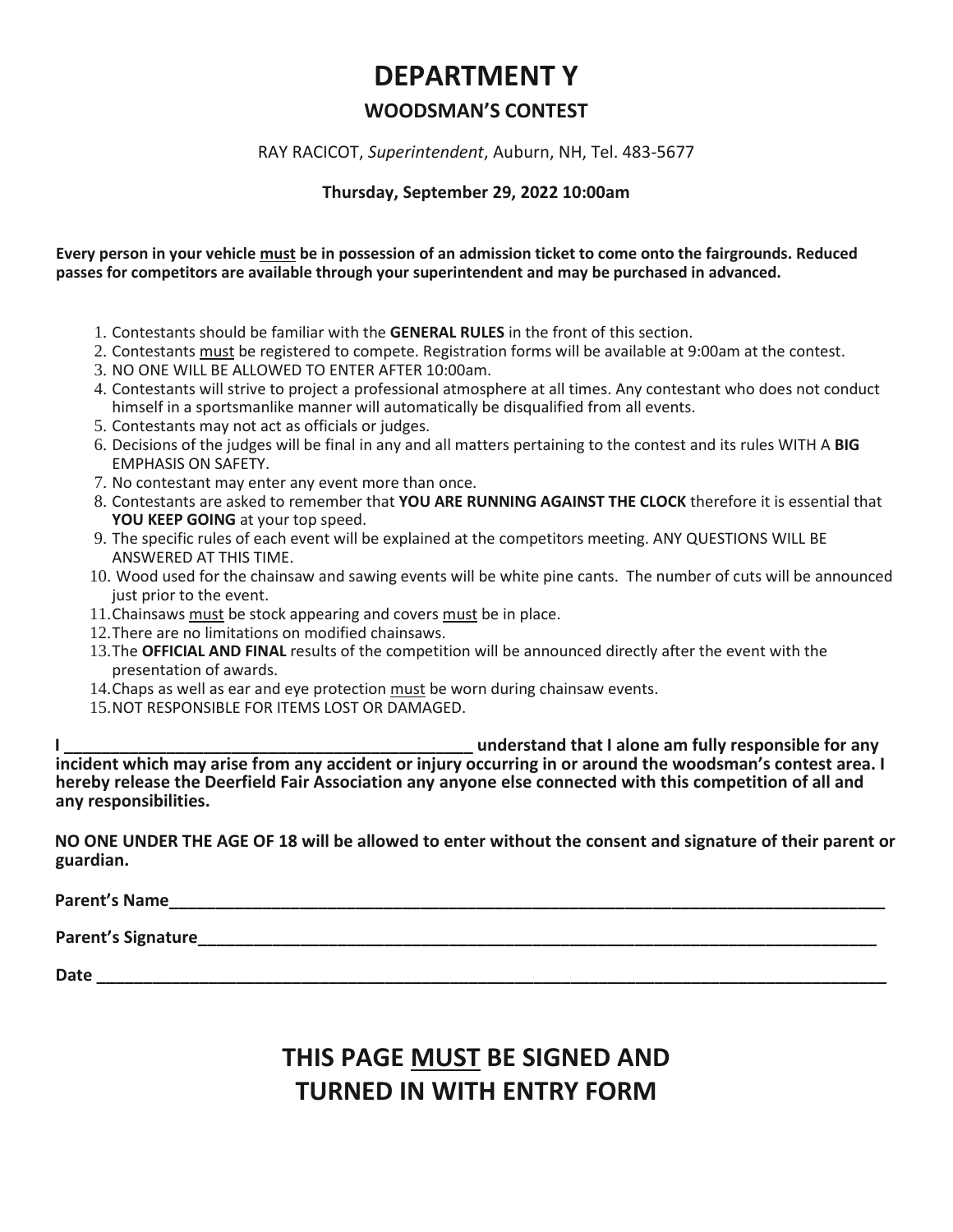## **INDIVIDUAL CONTESTS**

#### Trophies presented in all classes

Ribbons will be awarded to the first three places. An overall champion shall be determined by totaling the points won by each competitor based on a point system of 5 points for the first place down to 3 points for third place for each event.

### **A SPECIAL TROPHY, ROSETTE, AND \$100 will be**

**awarded to the person with the most points.**

| Class | Description                | 1st  | 2 <sub>nd</sub> | 3rd  |
|-------|----------------------------|------|-----------------|------|
| 1.    | Chainsaw (under 4.5 c.i.)  | \$45 | \$30            | \$20 |
| 2.    | Chainsaw (over 4.5 c.i.)   | \$45 | \$30            | \$20 |
| 3.    | <b>Modified Chainsaw</b>   | \$45 | \$30            | \$20 |
| 4.    | <b>Bow Saw</b>             | \$45 | \$30            | \$20 |
| 5.    | <b>Two-Person Crosscut</b> | \$45 | \$30            | \$20 |
| 6.    | Log Rolling                | \$45 | \$30            | \$20 |
| 7.    | Ax Throwing                | \$45 | \$30            | \$20 |
| 8.    | <b>Horizontal Chopping</b> | \$45 | \$30            | \$20 |
| 9.    | Jack and Jill Crosscut     | \$45 | \$30            | \$20 |

### **SECTION 1—MEN'S CONTEST**

## **SECTION 2—WOMAN'S CONTEST**

| <b>Class</b> | Description               | 1st  | 2 <sub>nd</sub> | 3rd  |
|--------------|---------------------------|------|-----------------|------|
| 1.           | Chainsaw (under 4.5 c.i.) | \$45 | \$30            | \$20 |
| 2.           | Chainsaw (over 4.5 c.i.)  | \$45 | \$30            | \$20 |
| 3.           | <b>Modified Chainsaw</b>  | \$45 | \$30            | \$20 |
| 4.           | <b>Bow Saw</b>            | \$45 | \$30            | \$20 |
| 5.           | <b>Two-Women Crosscut</b> | \$45 | \$30            | \$20 |
| 6.           | Ax Throwing               | \$45 | \$30            | \$20 |
| 7.           | <b>Modified Chainsaw</b>  | \$45 | \$30            | \$20 |
| 8.           | Log Rolling               | \$45 | \$30            | \$20 |